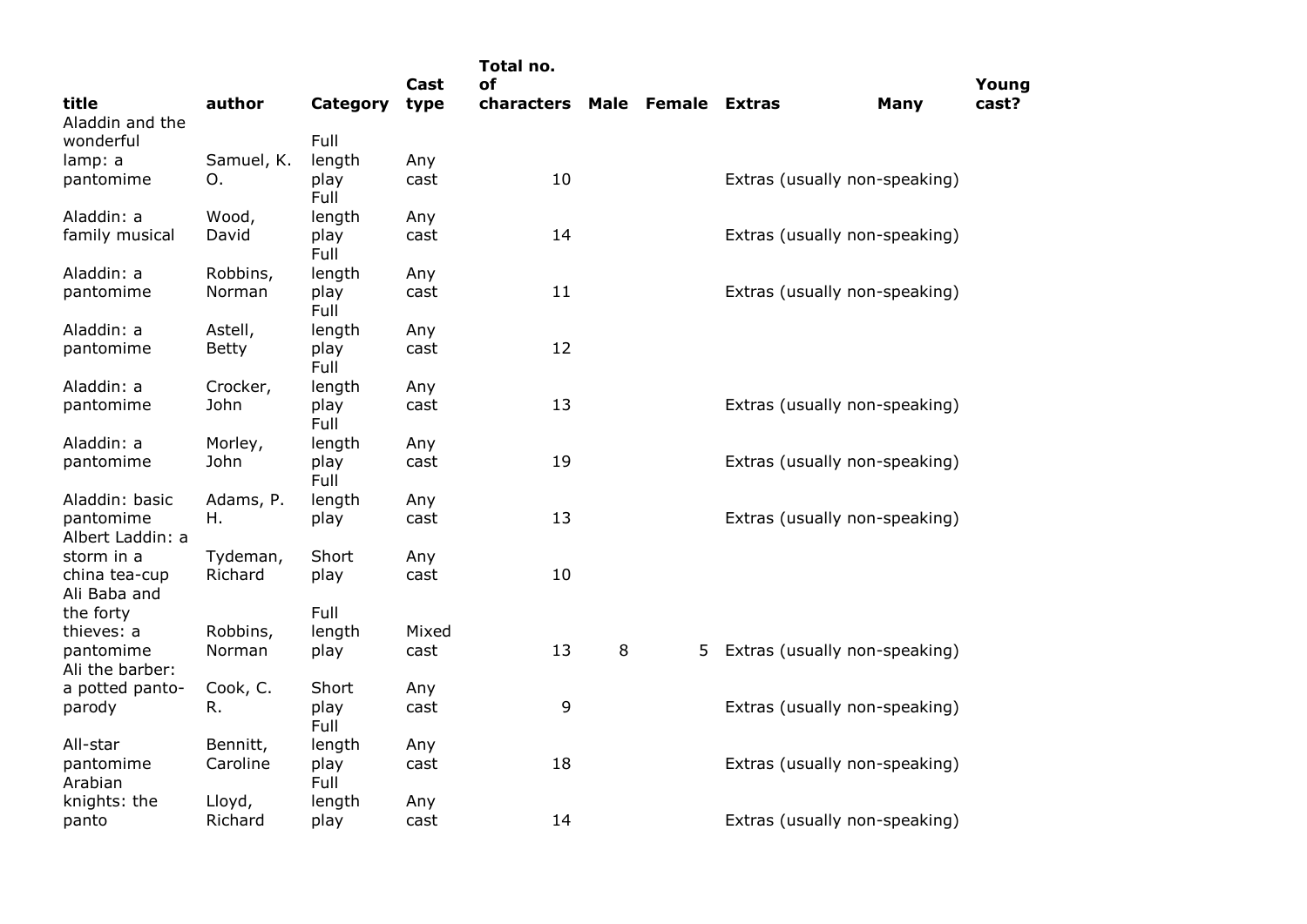| Babes in the               |                  | Full          |             |    |             |   |                               |
|----------------------------|------------------|---------------|-------------|----|-------------|---|-------------------------------|
| wood: a basic              | Polley, S.       | length        | Any         |    |             |   |                               |
| pantomime                  | Α.               | play          | cast        | 17 |             |   | Extras (usually non-speaking) |
| Babes in the               |                  | Full          |             |    |             |   |                               |
| wood: a                    | Reakes,          | length        | Any         |    |             |   |                               |
| pantomime                  | Paul             | play          | cast        | 14 |             |   | Extras (usually non-speaking) |
| Babes in the               |                  |               |             |    |             |   |                               |
| wood: a                    |                  |               |             |    |             |   |                               |
| Victorian                  |                  |               |             |    |             |   |                               |
| pantomime                  |                  |               |             |    |             |   |                               |
| based on the               |                  |               |             |    |             |   |                               |
| original version           |                  |               |             |    |             |   |                               |
| by F. Locke and            |                  |               |             |    |             |   |                               |
| Osburn                     |                  | Full          |             |    |             |   |                               |
| Blackboem                  | Brown,           | length        | Any         |    |             |   |                               |
| M'Gromagill                | Alan             | play          | cast        | 19 |             |   | Extras (usually non-speaking) |
| Babes in the               |                  | Full          |             |    |             |   |                               |
| wood:                      | Crocker,         | length        | Any         |    |             |   |                               |
| pantomime                  | John             | play          | cast        | 13 |             |   |                               |
| Beauty and the             |                  | Full          |             |    |             |   |                               |
| beast: a                   | Cregan,          | length        | Mixed       |    |             |   |                               |
| pantomime                  | David            | play          | cast        | 12 | $6\,$       | 6 |                               |
|                            |                  | Full          |             |    |             |   |                               |
| Bluebeard: a               | Reakes,          | length        | Any         |    |             |   |                               |
| pantomime                  | Paul             | play          | cast        | 12 |             |   | Extras (usually non-speaking) |
| Canterbury                 |                  | Full          |             |    |             |   |                               |
| tales panto: a             | Sperinck,        | length        | Any         |    |             |   |                               |
| pantomime                  | Jim              | play          | cast        | 19 |             |   |                               |
| Cinderella                 | Newton,          | Short         | Female      |    |             |   |                               |
| revisited                  | Adela            | play          | cast        | 9  | $\mathbf 0$ | 9 | Extras (usually non-speaking) |
|                            |                  | Full          |             |    |             |   |                               |
| Cinderella: a              | Wood,            | length        | Any         |    |             |   |                               |
| family musical             | David            | play          | cast        | 15 |             |   | Extras (usually non-speaking) |
|                            |                  | Full          |             |    |             |   |                               |
| Cinderella: a              | Robbins,         | length        | Any         |    |             |   |                               |
| pantomime                  | Norman           | play          | cast        | 12 |             |   | Extras (usually non-speaking) |
|                            |                  | Full          |             |    |             |   |                               |
| Cinderella: a              | Crocker,         | length        | Any         |    |             |   |                               |
| pantomime                  | John             | play          | cast        | 15 |             |   | Extras (usually non-speaking) |
| Cinderella: a<br>pantomime | Samuel, K.<br>0. | Short<br>play | Any<br>cast | 15 |             |   |                               |
| Cinderella: a              | Astell,          | Full          | Any         |    |             |   |                               |
| pantomime                  | <b>Betty</b>     | length        | cast        | 18 |             |   |                               |
|                            |                  |               |             |    |             |   |                               |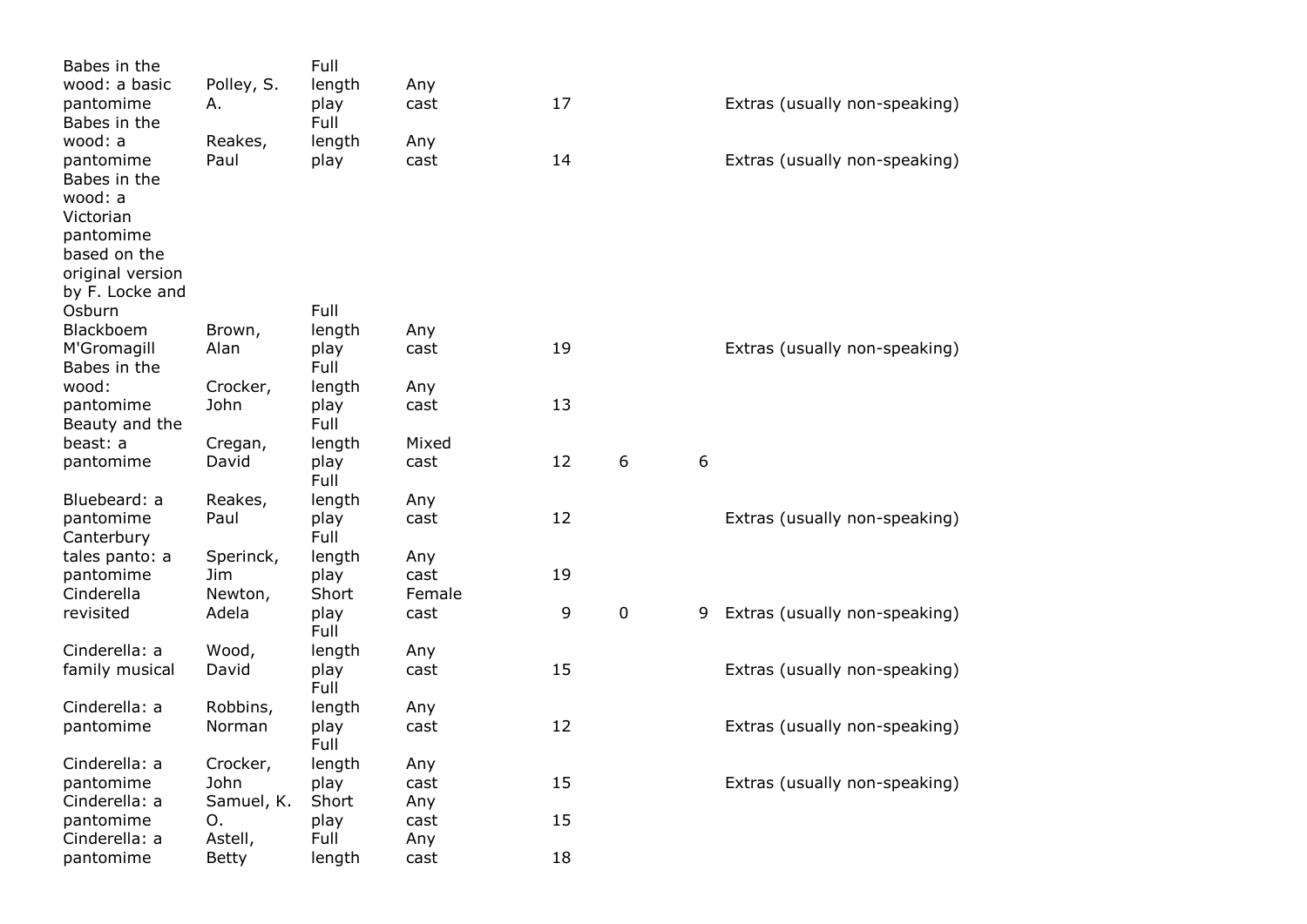|                               |                        | play<br>Full   |             |       |    |    |    |                               |
|-------------------------------|------------------------|----------------|-------------|-------|----|----|----|-------------------------------|
| Cinderladdin: a<br>pantomime  | Mcloughlin,<br>Patrick | length<br>play | Any<br>cast |       | 8  |    |    | Extras (usually non-speaking) |
| <b>Dick</b>                   |                        |                |             |       |    |    |    |                               |
| Whittington and               |                        | Full           |             |       |    |    |    |                               |
| Wondercat: a                  | Wood,                  | length         | Mixed       |       |    |    |    |                               |
| family musical<br><b>Dick</b> | David                  | play<br>Full   | cast        |       | 14 | 8  | 6  | Extras (usually non-speaking) |
| Whittington: a                | Crocker,               | length         | Any         |       |    |    |    |                               |
| pantomime<br><b>Dick</b>      | John                   | play<br>Full   | cast        |       | 12 |    |    | Extras (usually non-speaking) |
| Whittington: a                | Morley,                | length         | Mixed       |       |    |    |    |                               |
| pantomime<br><b>Dick</b>      | John                   | play<br>Full   | cast        |       | 14 | 11 | 3. | Extras (usually non-speaking) |
| Whittington: a                | Astell,                | length         | Any         |       |    |    |    |                               |
| pantomime<br><b>Dick</b>      | <b>Betty</b>           | play<br>Full   | cast        |       | 15 |    |    |                               |
| Whittington: a                | Morgan,                | length         | Any         |       |    |    |    |                               |
| pantomime<br>Dick             | Verne                  | play<br>Full   | cast        |       | 18 |    |    | Extras (usually non-speaking) |
| Whittington: a                | Robbins,               | length         | Mixed       |       |    |    |    |                               |
| pantomime<br>Dragon of        | Norman                 | play<br>Full   | cast        | $20+$ |    |    |    | 20+ characters                |
| Wantley: a                    | Robbins,               | length         | Any         |       |    |    |    |                               |
| pantomime<br>Forty winks      | Norman                 | play           | cast        |       | 13 |    |    | Extras (usually non-speaking) |
| beauty: a                     | Tydeman,               | Short          | Any         |       |    |    |    |                               |
| minidrama                     | Richard                | play           | cast        |       | 12 |    |    |                               |
| Goldilocks and                |                        |                |             |       |    |    |    |                               |
| the three                     |                        | Full           |             |       |    |    |    |                               |
| bears: a<br>pantomime         | Morley,<br>John        | length         | Any<br>cast |       | 10 |    |    |                               |
| Goldilocks and                |                        | play           |             |       |    |    |    |                               |
| the three                     |                        | Full           |             |       |    |    |    |                               |
| bears:                        | Carter,                | length         | Mixed       |       |    |    |    |                               |
| pantomime                     | Margaret               | play           | cast        | $20+$ |    |    |    | 20+ characters                |
| Goody two                     |                        | Full           |             |       |    |    |    |                               |
| shoes: a                      | Reakes,                | length         | Mixed       |       |    |    |    |                               |
| pantomime                     | Paul                   | play           | cast        |       | 10 | 6  | 4  | Extras (usually non-speaking) |
| Grand old Duke                |                        | Full           |             |       |    |    |    |                               |
| of York: a                    | Robbins,               | length         | Any         |       |    |    |    |                               |
| pantomime                     | Norman                 | play           | cast        |       | 13 |    |    | Extras (usually non-speaking) |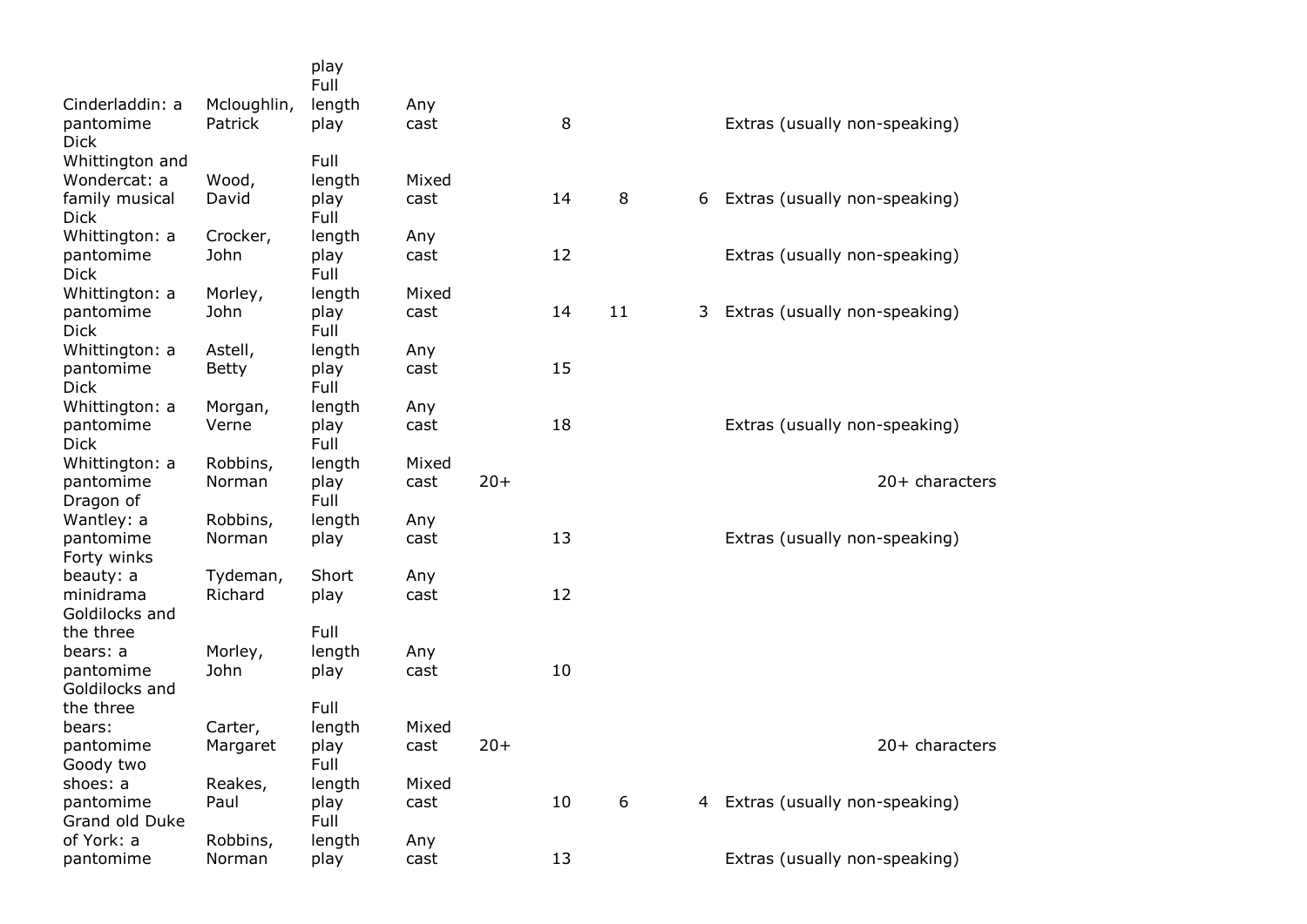| Hansel and                |                  | Full         |       |       |    |                               |
|---------------------------|------------------|--------------|-------|-------|----|-------------------------------|
| Gretel: a                 | Robbins,         | length       | Any   |       |    |                               |
| pantomime                 | Norman           | play         | cast  |       | 13 | Extras (usually non-speaking) |
| Hickory dickory           |                  | Full         |       |       |    |                               |
| dock: a                   | Robbins,         | length       | Mixed |       |    |                               |
| pantomime                 | Norman           | play         | cast  | $20+$ |    | 20+ characters                |
| Humpty                    |                  |              |       |       |    |                               |
| Dumpty: a                 |                  |              |       |       |    |                               |
| basic                     |                  | Full         |       |       |    |                               |
| pantomime in              | West,            | length       | Any   |       |    |                               |
| three acts                | Trudy            | play         | cast  |       | 19 | Extras (usually non-speaking) |
| Humpty                    |                  | Full         |       |       |    |                               |
| Dumpty: a                 | Crocker,         | length       | Any   |       |    |                               |
| pantomime                 | John             | play         | cast  |       | 13 |                               |
| Humpty                    |                  | Full         |       |       |    |                               |
| Dumpty: a                 | Robbins,         | length       | Any   |       |    |                               |
| pantomime                 | Norman           | play         | cast  |       | 15 | Extras (usually non-speaking) |
|                           |                  | Full         |       |       |    |                               |
| Jack and Jill: a          | Robbins,         | length       | Any   |       |    |                               |
| pantomime                 | Norman           | play         | cast  |       | 14 |                               |
| Jack and the              |                  | Full         |       |       |    |                               |
| beanstalk: a              | Robbins,         | length       | Any   |       |    |                               |
| pantomime                 | Norman           | play         | cast  |       | 9  | Extras (usually non-speaking) |
| Jack and the              |                  | Full         |       |       |    |                               |
| beanstalk: a              | Morgan,          | length       | Any   |       |    |                               |
| pantomime                 | Verne            | play         | cast  |       | 11 | Extras (usually non-speaking) |
| Jack and the              |                  | Full         |       |       |    |                               |
| beanstalk: a              | Crocker,<br>John | length       | Any   |       | 13 |                               |
| pantomime<br>Jack and the |                  | play<br>Full | cast  |       |    | Extras (usually non-speaking) |
| beanstalk: a              | Morley,          | length       | Any   |       |    |                               |
| pantomime                 | John             | play         | cast  |       | 14 | Extras (usually non-speaking) |
| Jack and the              |                  | Full         |       |       |    |                               |
| beanstalk: a              | Carter,          | length       | Any   |       |    |                               |
| pantomime                 | Margaret         | play         | cast  |       | 18 | Extras (usually non-speaking) |
| King Humpty               |                  | Full         |       |       |    |                               |
| Dumpty: a                 | Reakes,          | length       | Any   |       |    |                               |
| pantomime                 | Paul             | play         | cast  |       | 12 | Extras (usually non-speaking) |
| Little Red                |                  | Full         |       |       |    |                               |
| Riding Hood: a            | Reakes,          | length       | Any   |       |    |                               |
| pantomime                 | Paul             | play         | cast  |       | 11 |                               |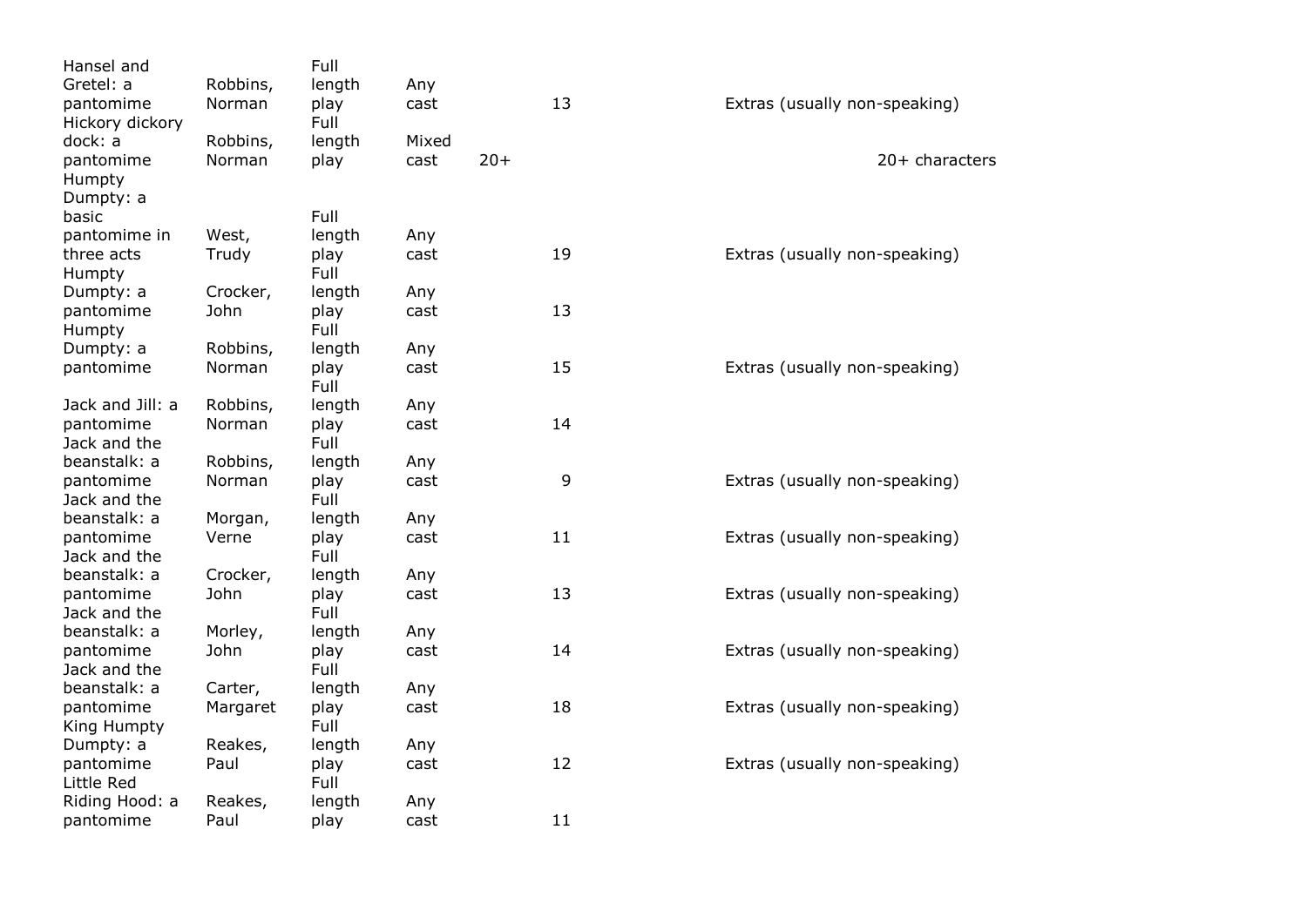| Little Red<br>Whittington: a                                      |                                     |                                |                    |       |          |                |    |                               |                      |
|-------------------------------------------------------------------|-------------------------------------|--------------------------------|--------------------|-------|----------|----------------|----|-------------------------------|----------------------|
| crazy mixed-up<br>pantomime<br>Little Tommy                       | Tydeman,<br>Richard                 | Short<br>play<br>Full          | Any<br>cast        |       | 10       |                |    | Extras (usually non-speaking) |                      |
| Tucker: a<br>pantomime                                            | Reakes,<br>Paul                     | length<br>play<br>Full         | Mixed<br>cast      |       | 12       | $\overline{7}$ | 5. | Extras (usually non-speaking) |                      |
| Mother Goose:<br>a pantomime<br>Old Mother                        | Crocker,<br>John                    | length<br>play<br>Full         | Any<br>cast        |       | 16       |                |    | Extras (usually non-speaking) |                      |
| Hubbard: a<br>pantomime<br>Old woman who                          | Nicholls,<br>Tony                   | length<br>play<br>Full         | Mixed<br>cast      | $20+$ |          |                |    | 20+ characters                |                      |
| lived in a shoe:<br>a pantomime<br>Owl and the                    | Robbins,<br>Norman                  | length<br>play                 | Any<br>cast        |       | 13       |                |    | Extras (usually non-speaking) | Suitable             |
| pussycat went<br>to see: a<br>musical play<br>Pinocchio: a        | Ruskin,<br>Sheila                   | Full<br>length<br>play<br>Full | Any<br>cast        |       | 16       |                |    |                               | for<br>young<br>cast |
| family<br>entertainment<br>Potty                                  | Morley,<br>John<br>Crocker,         | length<br>play<br>Short        | Any<br>cast<br>Any |       | 14       |                |    | Extras (usually non-speaking) |                      |
| pantomime<br>Puss in boots: a                                     | John                                | play<br>Full                   | cast<br>Mixed      |       | 8        |                |    |                               |                      |
| basic panto in<br>three acts                                      | Carter,<br>Conrad                   | length<br>play<br>Full         | cast               |       | 15       | 12             | 3  | Extras (usually non-speaking) |                      |
| Puss in boots: a<br>pantomime                                     | Robbins,<br>Norman                  | length<br>play<br>Full         | Any<br>cast        |       | 13       |                |    | Extras (usually non-speaking) |                      |
| Puss in boots: a<br>pantomime<br>Puss in<br>slippers: a<br>panto- | Crocker,<br>John                    | length<br>play                 | Any<br>cast        |       | 16       |                |    | Extras (usually non-speaking) |                      |
| minidrama with<br>no boot<br>Queen of                             | Tydeman,<br>Richard                 | Short<br>play<br>Full          | Mixed<br>cast      |       | 12       | 5              | 7. | Extras (usually non-speaking) |                      |
| hearts: a<br>pantomime<br>Queen of                                | Astell,<br><b>Betty</b><br>Crocker, | length<br>play<br>Full         | Any<br>cast<br>Any |       | 12<br>14 |                |    | Extras (usually non-speaking) |                      |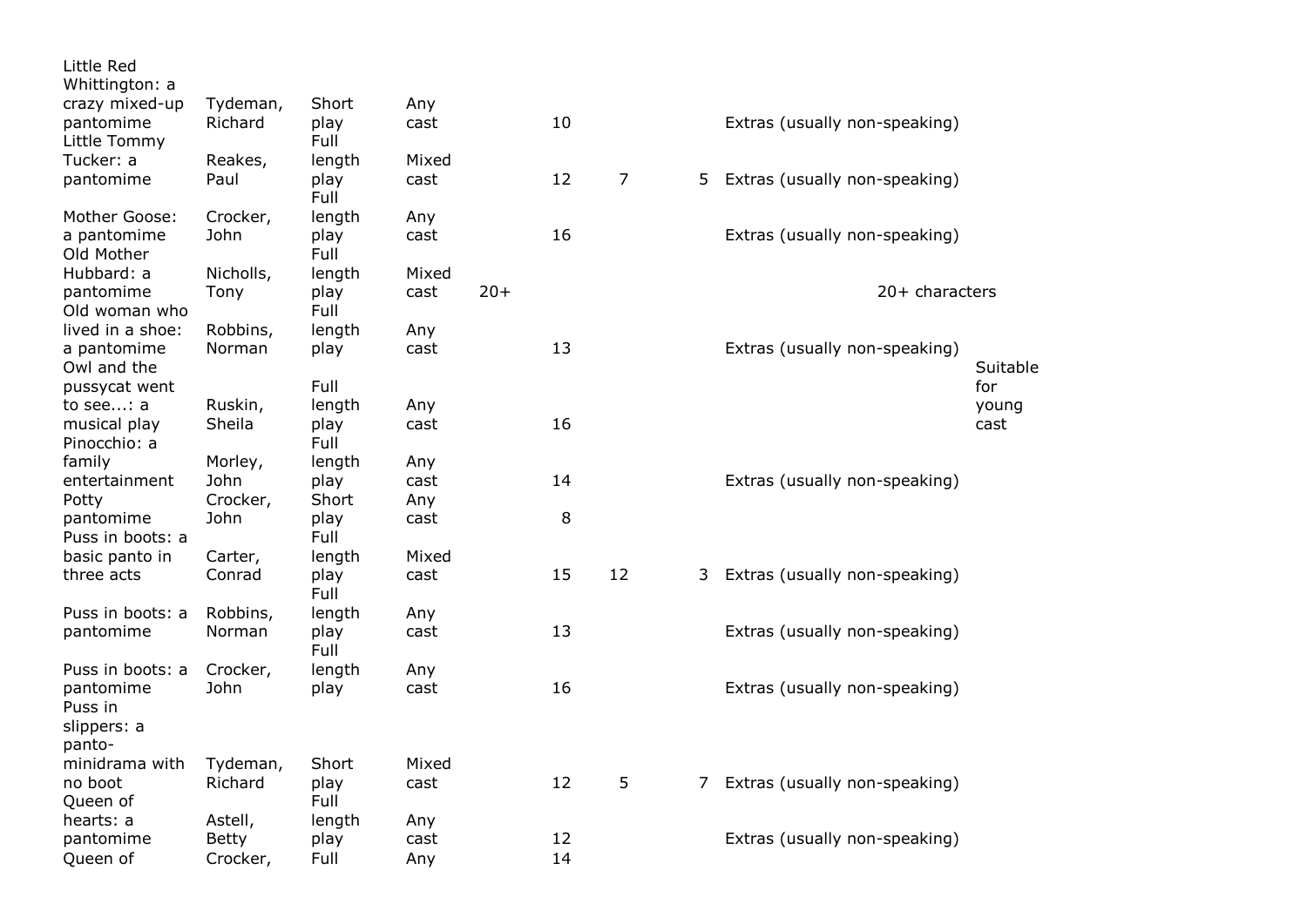| hearts: a<br>pantomime                                                    | John                        | length<br>play<br>Full | cast                 |       |     |                |   |                               |
|---------------------------------------------------------------------------|-----------------------------|------------------------|----------------------|-------|-----|----------------|---|-------------------------------|
| Real story of<br>Puss in boots<br>Red hot<br>Cinders: a<br>potted version | Foxton,<br>David            | length<br>play         | Mixed<br>cast        |       | 10  | 4              | 6 |                               |
| of the<br>Cinderella<br>pantomime<br>Red Riding                           | Tydeman,<br>Richard         | Short<br>play<br>Full  | Any<br>cast          |       | 8   |                |   | Extras (usually non-speaking) |
| Hood: a<br>pantomime<br>Red Riding                                        | Robbins,<br>Norman          | length<br>play<br>Full | Any<br>cast          |       | 11  |                |   |                               |
| Hood: a<br>pantomime                                                      | Crocker,<br>John            | length<br>play         | Any<br>cast          |       | 13  |                |   | Extras (usually non-speaking) |
| Red<br>Ridinghood: a<br>pantomime                                         | Cregan,<br>David            | Full<br>length<br>play | Mixed<br>cast        |       | 12  | $\overline{7}$ | 5 |                               |
| Robin Hood and<br>the babes in                                            |                             | Full                   |                      |       |     |                |   |                               |
| the wood: a<br>pantomime<br>Robin Hood:                                   | Samuel, K.<br>Ο.            | length<br>play         | Mixed<br>cast        | $20+$ |     |                |   | $20+$ characters              |
| the truth<br>behind the                                                   | Neilson,<br>David           | Full<br>length         | Mixed<br>cast        | $20+$ |     |                |   | 20+ characters                |
| green tights<br>Robinson<br>Crusoe and the                                |                             | play<br>Full           |                      |       |     |                |   |                               |
| pirates: a<br>pantomime<br>Robinson                                       | Reakes,<br>Paul             | length<br>play<br>Full | Mixed<br>cast        |       | 13  | 9              | 4 | Extras (usually non-speaking) |
| Crusoe: a<br>pantomime                                                    | Morley,<br>John             | length<br>play<br>Full | Mixed<br>cast        | $20+$ |     |                |   | 20+ characters                |
| Rumpelstiltzkin:<br>a pantomime                                           | Robbins,<br>Norman          | length<br>play<br>Full | Mixed<br>cast        |       | 13  | 10             | 3 | Extras (usually non-speaking) |
| Santa in space:<br>a pantomime<br>Sinbad the                              | Reakes,<br>Paul<br>Crocker, | length<br>play<br>Full | Any<br>cast<br>Mixed |       | 14  |                |   |                               |
| sailor: a                                                                 | John                        | length                 | cast                 |       | 115 | 12             | 3 | Extras (usually non-speaking) |